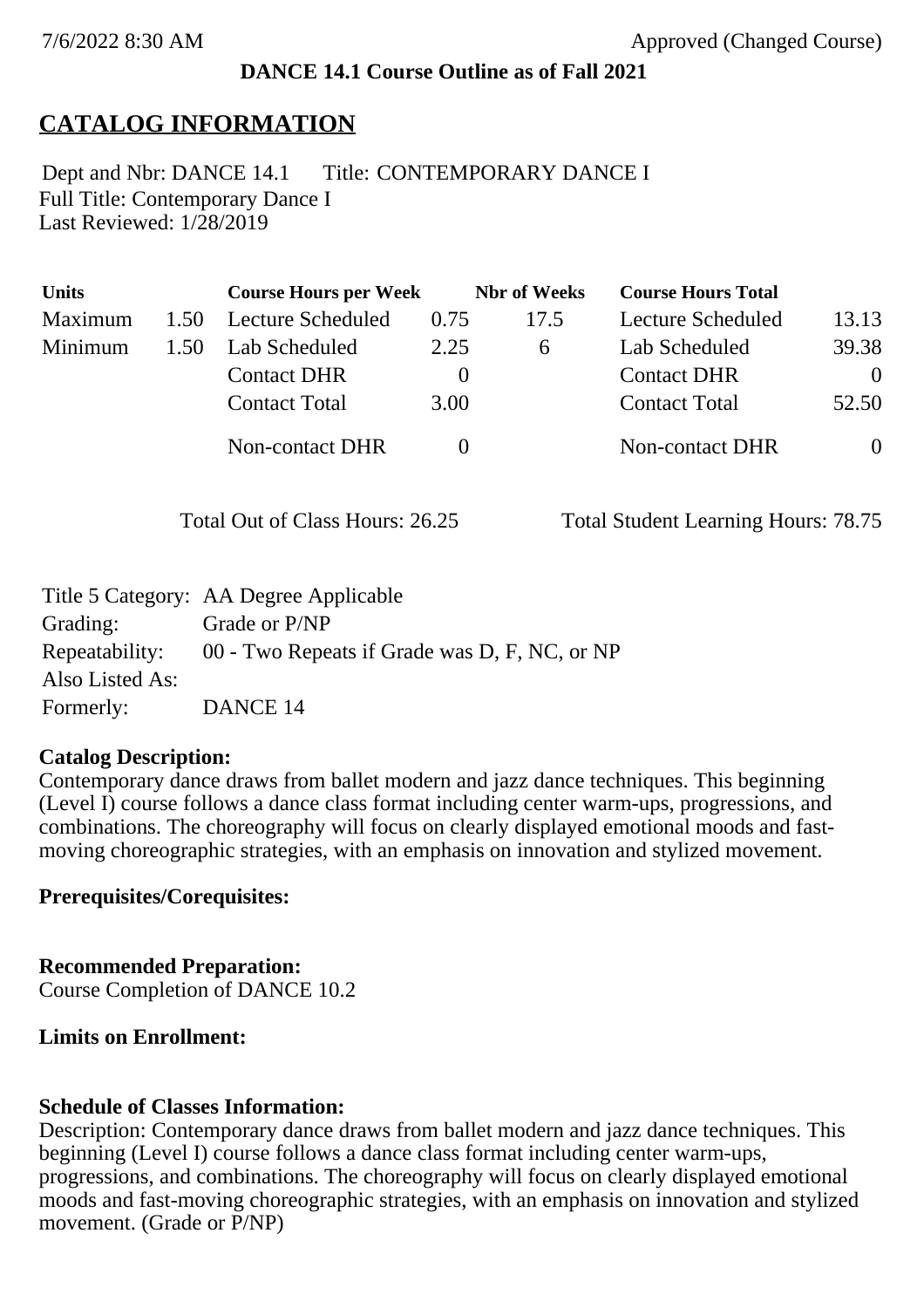# **ARTICULATION, MAJOR, and CERTIFICATION INFORMATION:**

| <b>AS Degree:</b><br><b>CSU GE:</b> | Area<br><b>Transfer Area</b>                 |  | Effective:<br>Effective: | Inactive:<br>Inactive: |  |
|-------------------------------------|----------------------------------------------|--|--------------------------|------------------------|--|
| <b>IGETC:</b>                       | <b>Transfer Area</b>                         |  | Effective:               | Inactive:              |  |
|                                     | <b>CSU Transfer:</b> Transferable Effective: |  | Fall 2000                | Inactive:              |  |
|                                     | <b>UC Transfer:</b> Transferable Effective:  |  | Fall 2000                | Inactive:              |  |

**CID:**

# **Certificate/Major Applicable:**

[Both Certificate and Major Applicable](SR_ClassCheck.aspx?CourseKey=DANCE14.1)

# **COURSE CONTENT**

## **Student Learning Outcomes:**

Upon completion of the course, students will be able to:

1. Execute and analyze (Level I) contemporary dance sequences using applicable dance vocabulary.

2. Perform (Level I) contemporary dance choreography applying (Level I) techniques, musicality and performance skills.

# **Objectives:**

- 1. Demonstrate Level I competence in the ballet, jazz, and modern dance skills incorporated in contemporary choreography.
- 2. Incorporate Level I contemporary dance performance skills such as expressive movement quality and

appropriate facial expressions in the context of a contemporaryl dance class.

3. Choreograph a Level I contemporary dance combination.

4. Differentiate between contemporary dance and other dance genres including ballet, modern, and jazz dance genres.

5. Demonstrate musicality in the performance and choreography of a beginning Level I contemporary dance movement.

6. Apply knowledge of contemporary dance to the analysis of dance pieces viewed in a live or video perfomrance.

# **Topics and Scope:**

### I. Theory

A. Background and characteristics of contemporary dance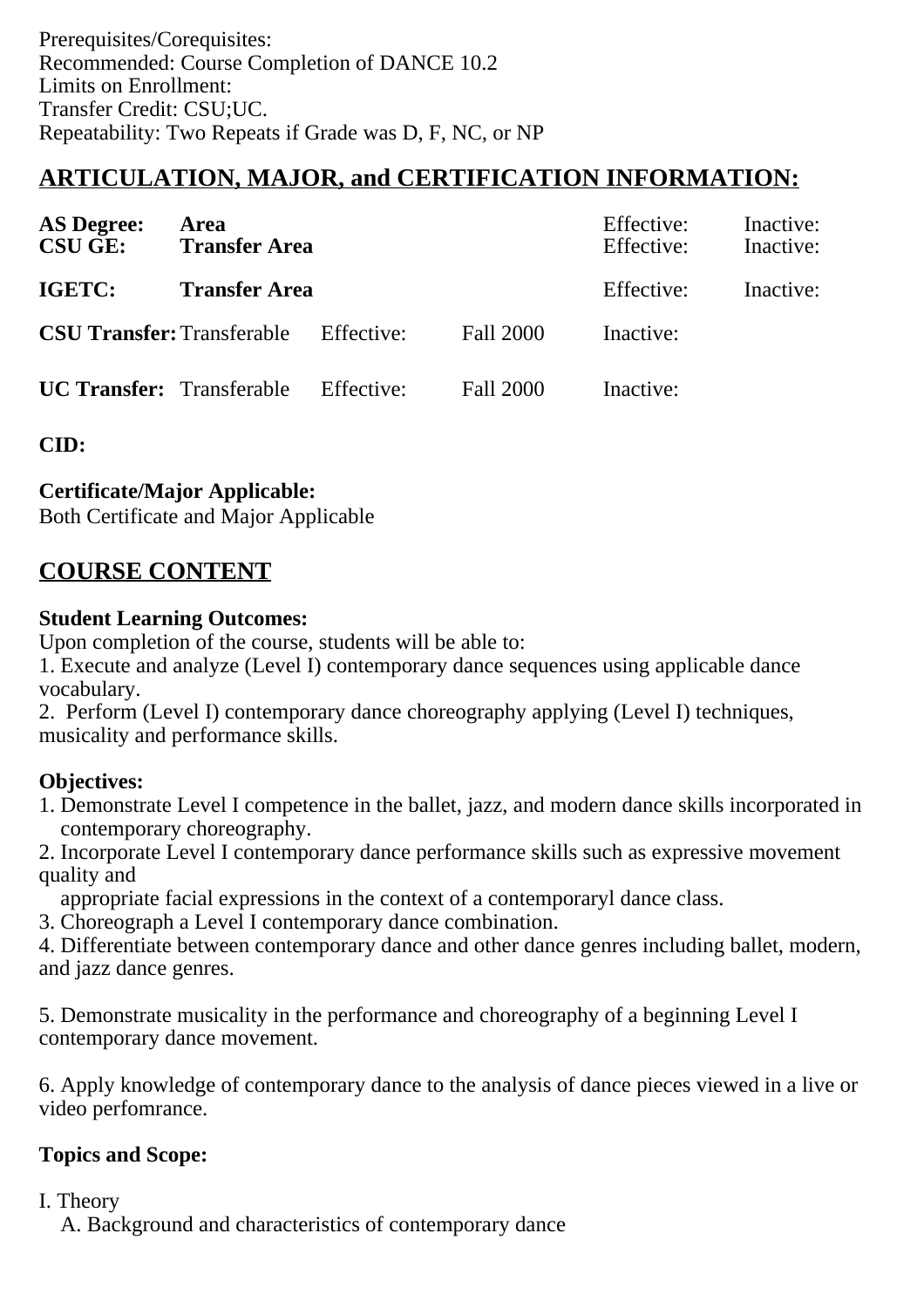B. Comparison of stylistic elements of contemporary dance to those of other dance genres (ballet,

modern, jazz)

 C. Level I dance terminology and corresponding movement vocabulary incorporated in contemporary

dance

- II. Level I Contemporary Dance Skills and Techniques
	- A. Warm-up exercises
	- B. Footwork and plies
	- C. Legwork
	- D. Alignment and limb placement
	- E. Balance
	- F. Stretching and strengthening
	- G. Floor work
	- H. Progressions (across the floor movements)
	- I. Center floor combinations

 J. All of the above include practice in assimilation and retention of Level I dance sequences III. Level I Contemporary Dance Performance Skills

- A. Emotional expressiveness
- B. Facial expression
- C. Dynamic contrast
- D. Projection
- E. Performance energy
- F. Dealing with performance anxiety
- IV. Musicality
	- A. Expressing musical mood and color through movement quality
	- B. Phrasing and rhythmical timing
	- C. Accents
	- D. Learning dance movement with and without counts (i.e. to lyrics or instrumentation of music)
- V. Choreographing a Level I Combination in the Contemporary Dance Style
	- A. May include improvisational experiences as a precursor to choreography
	- B. Synthesis of contemporary dance vocabulary and stylistic elements with personal style

VI. Critiquing a Dance Performance in Relation to Contemporary Dance

A. Deciphering dance - what to look for in a dance performance

 B. Comparing and contrasting elements of a dance piece to characteristics of contemporary dance.

All topics are covered in the lecture and lab portions of the course.

# **Assignment:**

Lecture-Related Assignments:

- 1. Practice of dance skills and combinations from class (ungraded)
- 2. Reading of instructor prepared materials and/or textbook reading assignments (5-10 pages per week)
- 3. Choreography of a dance combination (short dance sequence) either in solo, with a partner, or group choreography projects
- 4. Studying vocabulary (ungraded)
- 5. Written 2 to 3 page critique of a live dance performance. (Alternate assignment: paper on a video-taped dance performance)